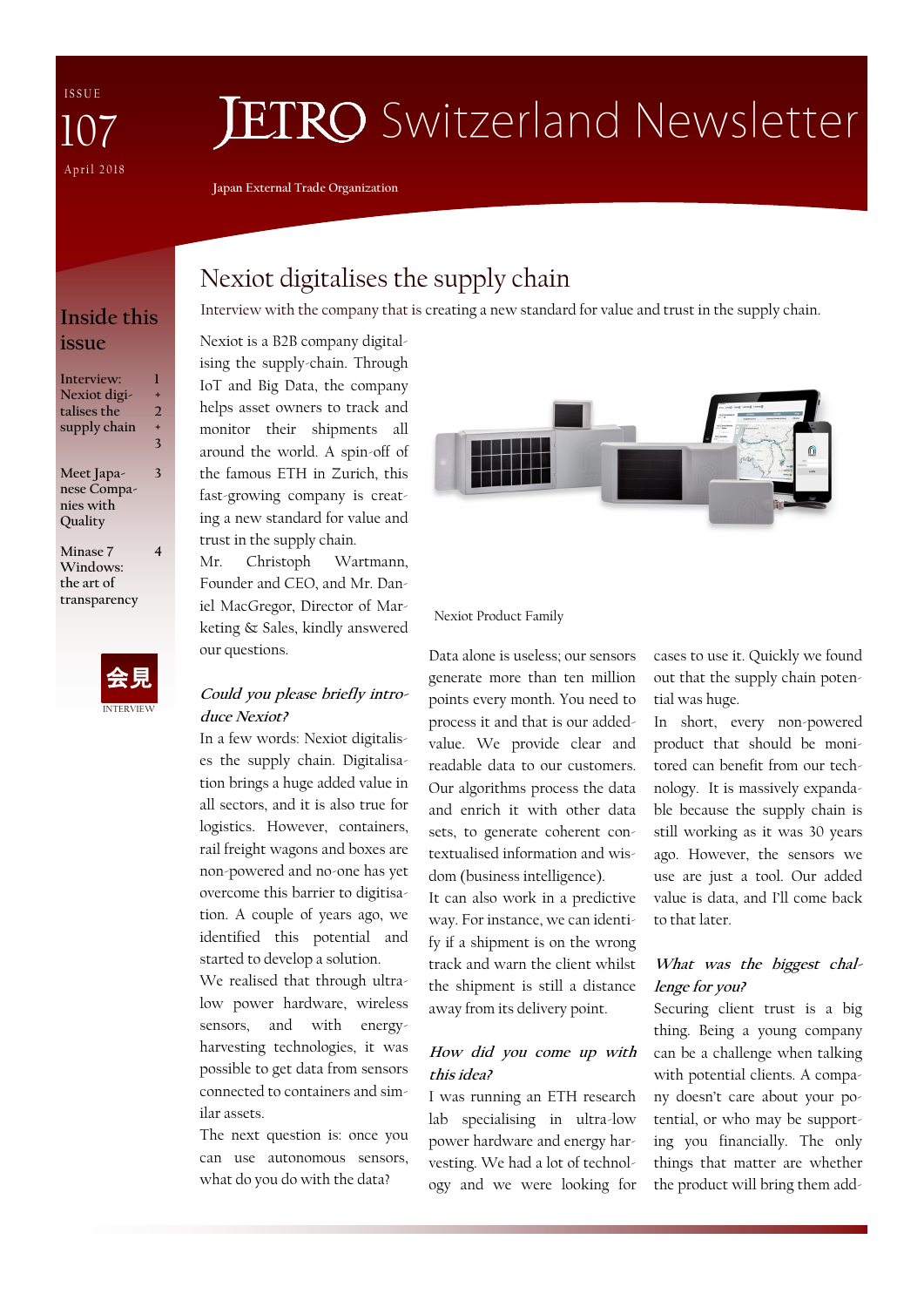## Nexiot digitalises the supply chain



ed value, and if you are reliable. In our case, it takes time to dispatch all our sensors. It is a long-term commitment. One of our major challenges at the beginning was to convince our clients that we will still be here in three years' time.

To get this trust, we are certified ISO 9001 for good management, and ISO 27001 for data management. Our modules are also certified ATEX Class 1, meaning that they are intrinsically safe to use in hazardous environments and are very robust. This is important for a device that will travel all over the world, no matter what the temperature or weather conditions will  $he$ 

#### **What is the added value of your products?**

We are creating a new standard for value and trust in the supply chain. As I said before, our sensors are the tools we use to provide our true added value, which is data. With our solution, clients can localise and monitor their shipment in real time. With our sophisticated software you can clearly identify where your shipment is, what condition it is in and what are the wider supply chain circumstances and business processes surrounding it. Localisation is worldwide (including at sea), and very precise, because our algorithms improve the precision of the onboard GPS. For instance, we can tell on which precise track the train is. GPS alone tends to be confused, constantly jumping from one track to another. Aside from localisation, our platform can integrate a lot of other sensors, monitoring the state of the shipment according to



Installation of a Nexiot device

the needs of the client. We can monitor temperature of food and perishables within a container, for example, or if an impact might have damaged the shipment. We offer a full range of services and our platform can integrate third party solutions as well.

In Business to Business (B2B), two things are possible: deliver a new valuable service or reduce the costs. Nexiot does both.

#### **Which kinds of companies can benefit from your products?**

Every asset owner can benefit from our products. Every company that owns non-electrified assets that need to be shipped anywhere can benefit from our solution.

The supply chain is at the very beginning of the digitalisation process, and much of this process could benefit from new technologies. Today, you still have several intermediaries for a shipment, and until it is delivered you can never know for sure where it is, or in what condition it is in. Most documentation is still paper-based, and if the shipment is lost, it takes far too much time to find it. The contents of a container can be worth several million, and it is something you want to keep an eye on.

#### **On which markets are you focusing the most? Have you any projects in Japan?**

Because of the nature of our service, we are operating globally. Shipments have no borders today, and the supply chain is global. However, at the early stages of a company, it is easier to prospect at a regional level. This is why we began with the European market. We now have business in the US, and are continuing our expansion globally. Due to the importance of Asia in the supply chain, it is definitely a market that we are focusing on. Regarding Japan, we are very open to any business opportunity and would be interested to hear from investors too.

#### **Data is the core of your service. Can you be more specific?**

As stated Nexiot doesn't sell sensors, we sell a service. The sensors are the enablers that we provide to allow us to collect data on the localisation and status of a shipment. The data needs to be processed to make sense of it, and as you know by using your smartphone, GPS is not always 100 per cent precise.

This is why our algorithm corroborates the data collected by the sensors with our database where all road, rail, and sea shipment ways are registered.

For our client it is very easy to use.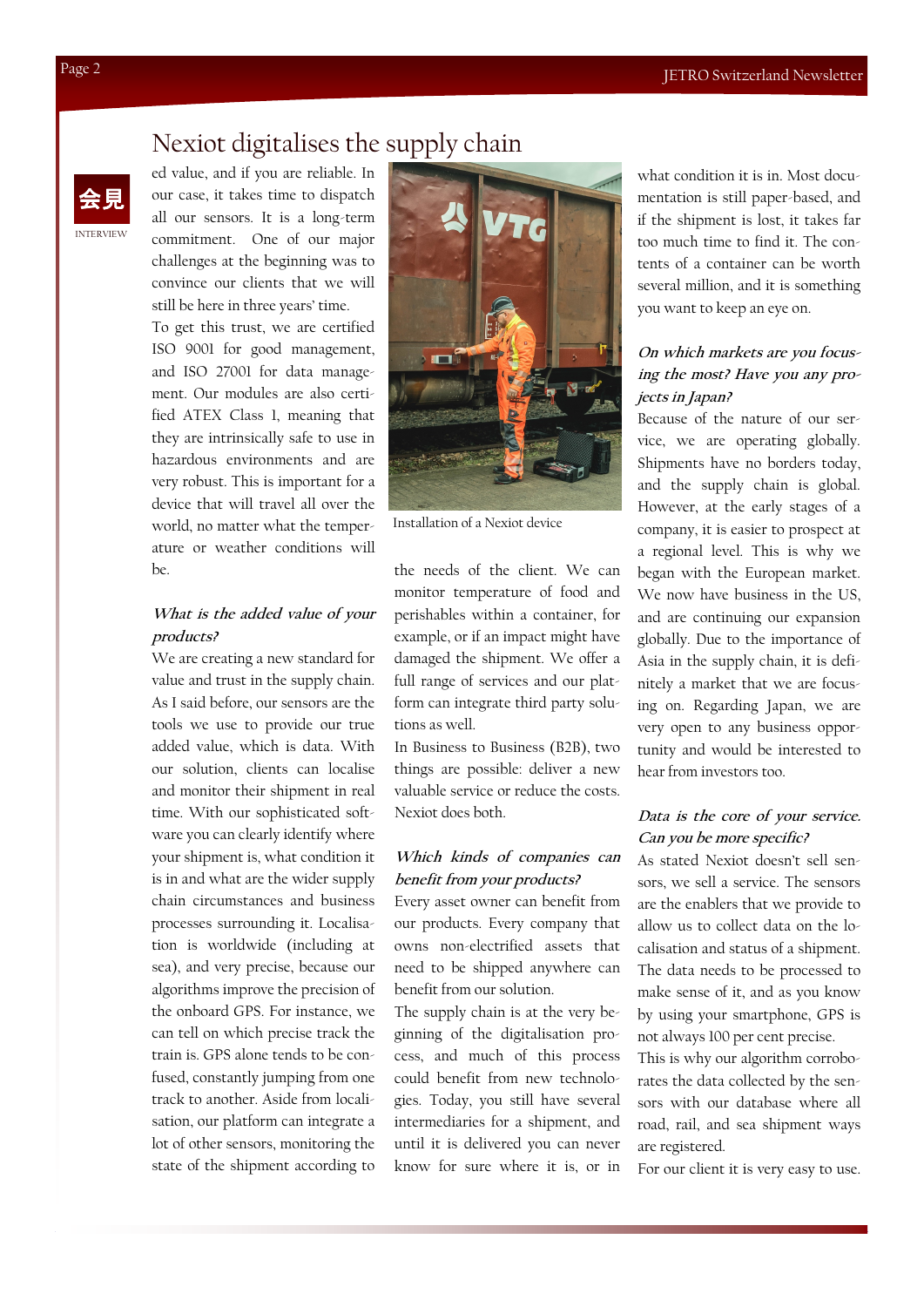## Nexiot digitalises the supply chain

Everything is in the Cloud, and they can access their data in realtime. They can also use that data by selling it to other companies like shippers or end-cargo owners. We use a Blockchain technology for our data that can help our customers in case of legal issues. For instance, if the shipment has been damaged during its time in transit, our sensor will have identified the moment of the impact, and the client can prove the exact moment of the incident with historical data that cannot be tampered with.

#### **What are the next steps for Nexiot?**

We have also just opened an office in Hamburg, with offices in USA and Asia soon to follow. This is in line with our international expansion plans. Our objective this year is to continue to develop and deliver our services and scale the team and business to meet with demand. We would welcome enquiries from clients, partners and investors.

For inquiries, please contact: daniel.macgregor@nexiot.ch





#### Mr. Daniel MacGregor Director of Marketing & Sales

### Meet Japanese Companies with Quality





JETRO's new directory for Medical Device Companies

Among other tasks, JETRO provides information to companies interested in the Japanese market. One question we are often asked is whether we can provide lists of Japanese companies working in various fields. Today, we can answer more accurately, thanks to JETRO's website.

JETRO's website has a special page for this purpose: "Meet Japanese [Companies with Quality](https://www.jetro.go.jp/en/mjcompany.html)". On this page, you will find information about Japanese companies in the fields of machinery, Japanese food, IT, and many other activities in which Japanese companies excel.

As one of our latest contributions, JETRO, under the auspices of the Ministry of Economy, Trade, and Industry, and relevant industrial groups, has created a directory of 108 Japanese medical device companies which aspire to contribute to medical communities around the world, with the goal of further promoting high-quality Japanese products to overseas companies.

This directory, as well as the other ones available on JETRO's website, are subdivided into different categories, allowing you to identify the best companies for your specific business. Please feel free to contact them directly, or ask JETRO if there is no specific information regarding your field of expertise.

## 活動

ACTIVITY